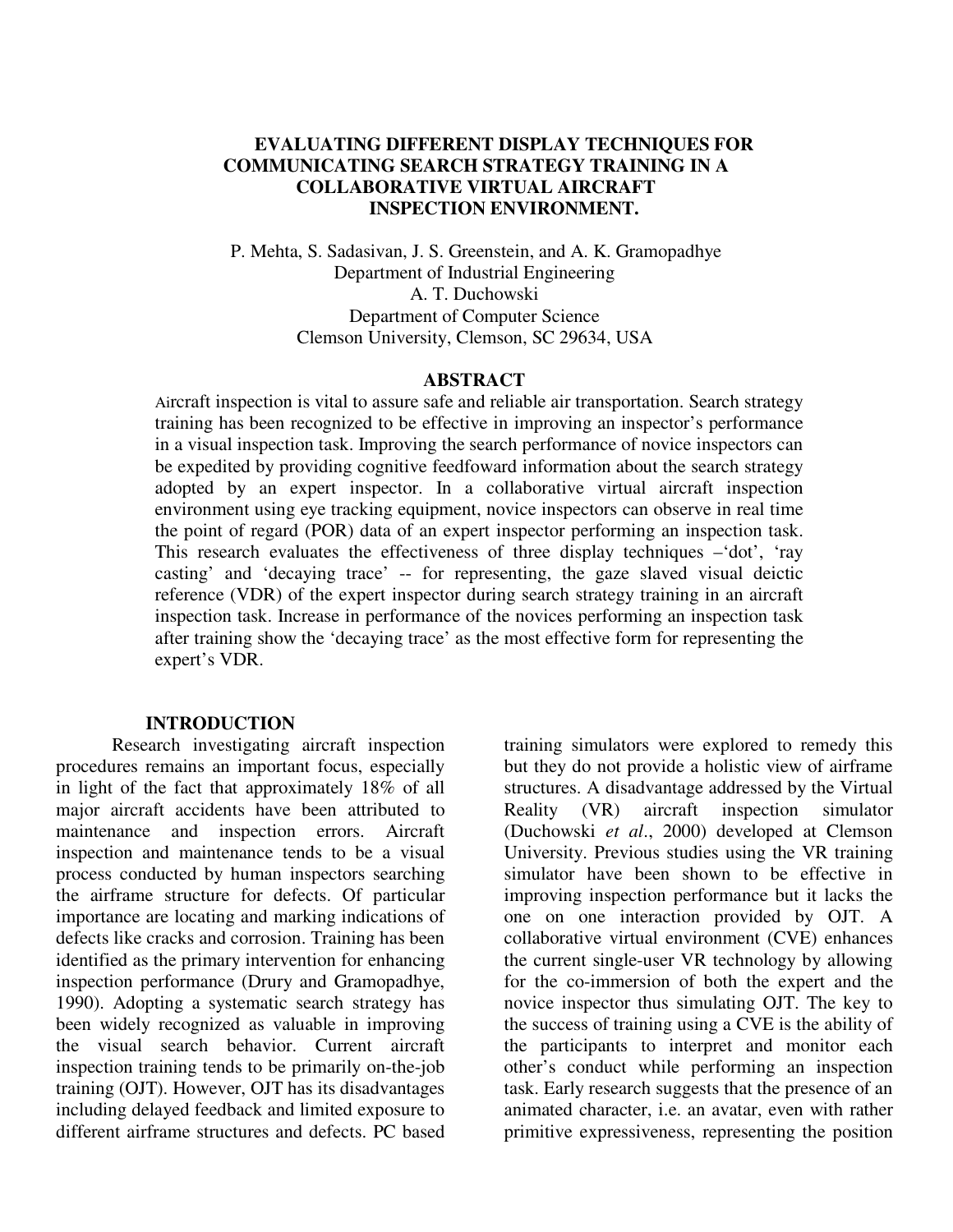and orientation of the co-participants in a CVE facilitates collaboration thereby enhancing both learning and motivation. The avatars used to depict participants in the CVE at Clemson are capable of torso movements along with head and eye rotations for effective collaboration.

In the real world, humans most commonly use the pointing gesture, sometimes accompanied by a verbal cue such as "look at this" or "see that," to mark a specific object, location or direction. This is known as his deictic reference (Hindmarsh *et al*., 2000). Using a visual aid may be the most effective method as exemplified by the GAZE Groupware System (Vertegaal, 1999) where the gaze direction of the participants collaborating on a document in a virtual environment was represented in the form of an animated colored dot. Visual deictic reference (VDR) of the expert's area of interest could be derived from: the head orientation tracked by the position of the Head Mounted Display (HMD); gaze tracking using a binocular eye-tracker; or from the orientation of a 3D wand used for pointing.

Previous studies have shown providing an eye position feedback aid for the inspection of the chest radiographs increases accuracy significantly (Kundel *et al*., 1990). Providing recorded eye movements as feedforward information has shown to improve the visual search behavior of inspectors, especially novice ones. Comparing the eye movement strategies adopted by experts and novices in a virtual training task can be used to diferentiate the novice from the expert (Law *et al*. 2004). This research explores the use of VDR slaved to the gaze orientation of an expert, while evaluating the effectiveness of three display techniques to represent the same--a dot, ray casting and a decaying trace—for search strategy training in a collaborative aircraft inspection environment.

# **EXPERIMENTAL SETUP**

The study was performed in the Virtual Reality Eye Tracking Lab at Clemson University. The VR system is driven by a 1.5 GHz dual processor PC running Red Hat Linux (v 8.0, kernel v2.4.20) equipped with 1Gb RAM and an NVidia GeForce4 Ultra 5950 graphics card. The hardware components include, the binocular eye tracker mounted in Virtual Research V8 HMD and 6 DOF Flock of Birds (Figure 1). Eye movements are tracked using a video base corneal reflection



Figure 1. HMD and 6 DOF mouse

binocular eye-tracker from ISCAN mounted within the helmet. The frame rate of this VR system is 30 fps (frame per minute). Vspec, Inspect and Inspector were the software components used in this study, custom developed by Clemson University researchers. The Inspector program uses the C++/OpenGL language to display the VR scenario to the participants while recording their eye movements. Vspec performs offline analysis of the participant's point of regard (POR) data. The CVE is enabled by Inspect. No data is recorded in the CVE.

## **STIMULUS**

Three inspection scenarios used in this study  $-2$  task scenarios for the pre-test and posttest and 1 for CVE training session, were variations of a VR aft aircraft cargo bay model (Figure 2) similar to the cargo bay of L1101 aircraft. These inspection scenarios had similar difficulty levels in terms of the number and types of defects and their location. A total of 22 defects were placed in each scenario. The defect types were crack, corrosion, hole, abrasion and broken electrical conduit.



Figure 2. Virtual cargo bay model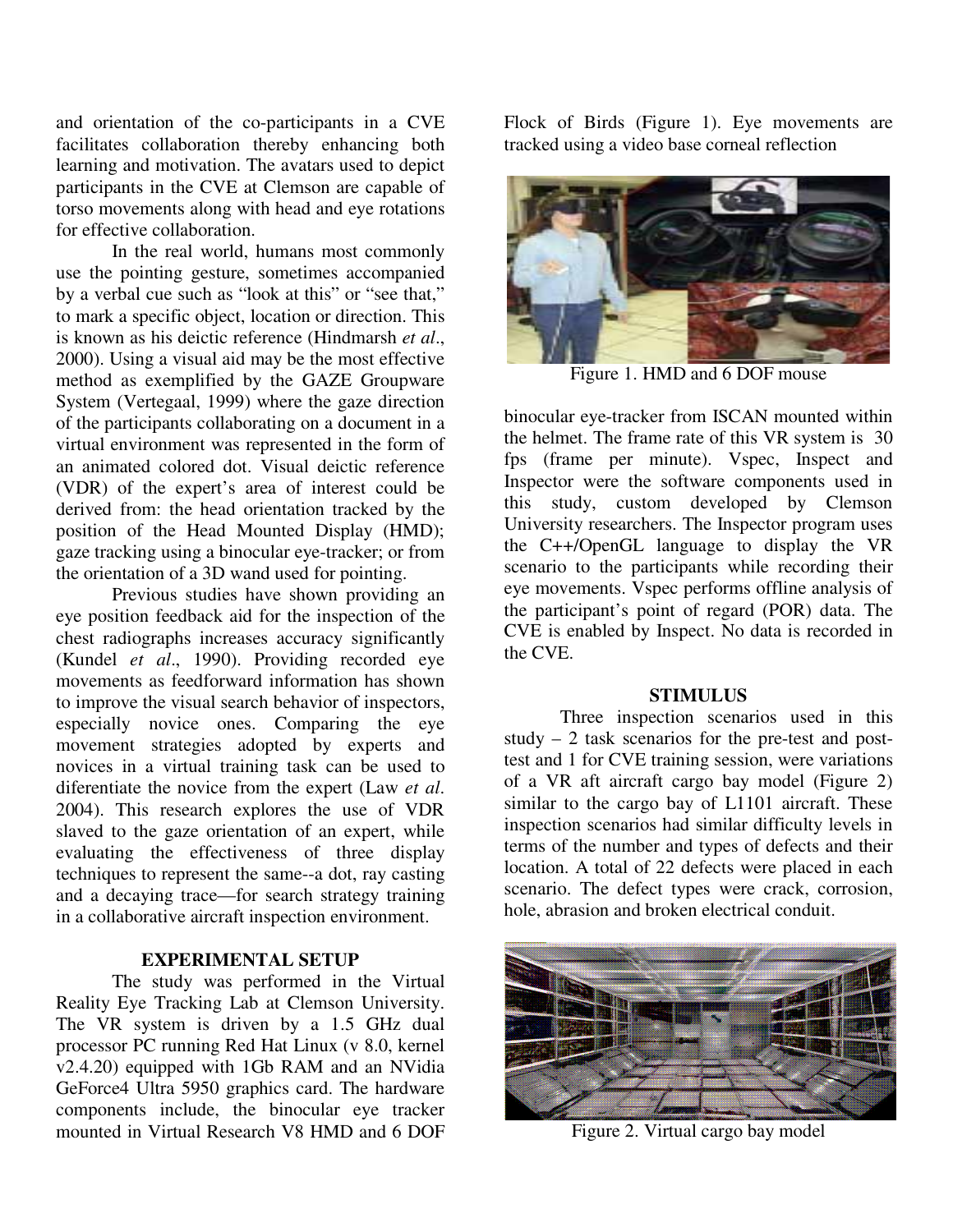

Figure 3. Three display techniques used to represent the gaze slaved deictic reference of the trainer

Three display techniques  $-$  a dot, ray casting and a decaying trace – used in this study provided a unique representation of the expert's search strategy to the trainee (Figure 3). The dot represented the instantaneous point of regard (POR) of the expert, similar to a laser pointer used in presentations. The ray casting, analogous to a flashlight display, provided the trainee with the source of origination of the ray. In this display form, a yellowish green semi-transparent cone-shaped ray of light slaved to the gaze orientation of the expert was used for communicating the search strategy to the trainee. This type of display enables the trainee to regain the expert's POR in case of disorientation. The decaying trace provides a brief positional history of the sequence of path followed by the expert during inspection. The decay time for the trace was set to 200ms. In this type of display form, yellowish green dots fade away into the environment at an interval of 200 msec. The trail of dots representing the expert's POR while performing inspection is perceived in the form of a transparent line moving continuously similar to a trace. Under dim lightning conditions, typically found in inspection booths, eye is most sensitive to yellowish green light with wavelength 550nm. Considering the medium gray background of the aircraft cargo bay with low levels of illumination, yellowish green color with an RGB setting of (0.0,0.77,0.0) was used.

#### **PROCEDURE**

A pilot study was conducted to set the pacing condition for the inspection tasks to counteract any SATO effects. The pacing time was set at six minutes (one standard deviation below the mean). A 'Pre-test Post-test Control Group Design'

was adopted with 32 participants enrolled at Clemson University randomly assigned 8 per group to three treatment groups (dot, ray casting and decaying trace) and one control group. The participants were screened for 20/20 vision, color perception and assurance that none had prior experience with the VR. The participants were first immersed in a familiarization scenario with training on the defects provided followed by them performing an inspection task in one of the two multi-defect inspection scenarios. The inspection task required the participants to search for the defects and select them using a 6DOF mouse. If the selection was correct, the defect was highlighted in red. The participants in the treatment groups then underwent unpaced search strategy training in the CVE. Here, the participants were co-immersed with an expert performing an inspection task and they were required to follow and understand the expert's search strategy aided by the VDR displayed by one of the three methods depending on their group. The participants in the control group received no training. All the participants then performed an inspection task in the multi-defect inspection scenario different from the one, they were exposed to before. These inspection scenarios were counterbalanced to assure that same number of orderings for each group. Data was collected on the number of defects detected the performance measure and four process measures: number of fixation points, number of fixation groups, average fixation duration and percentage area covered. A questionnaire was used to collect subjective information such as usefulness and effectiveness of training and display used.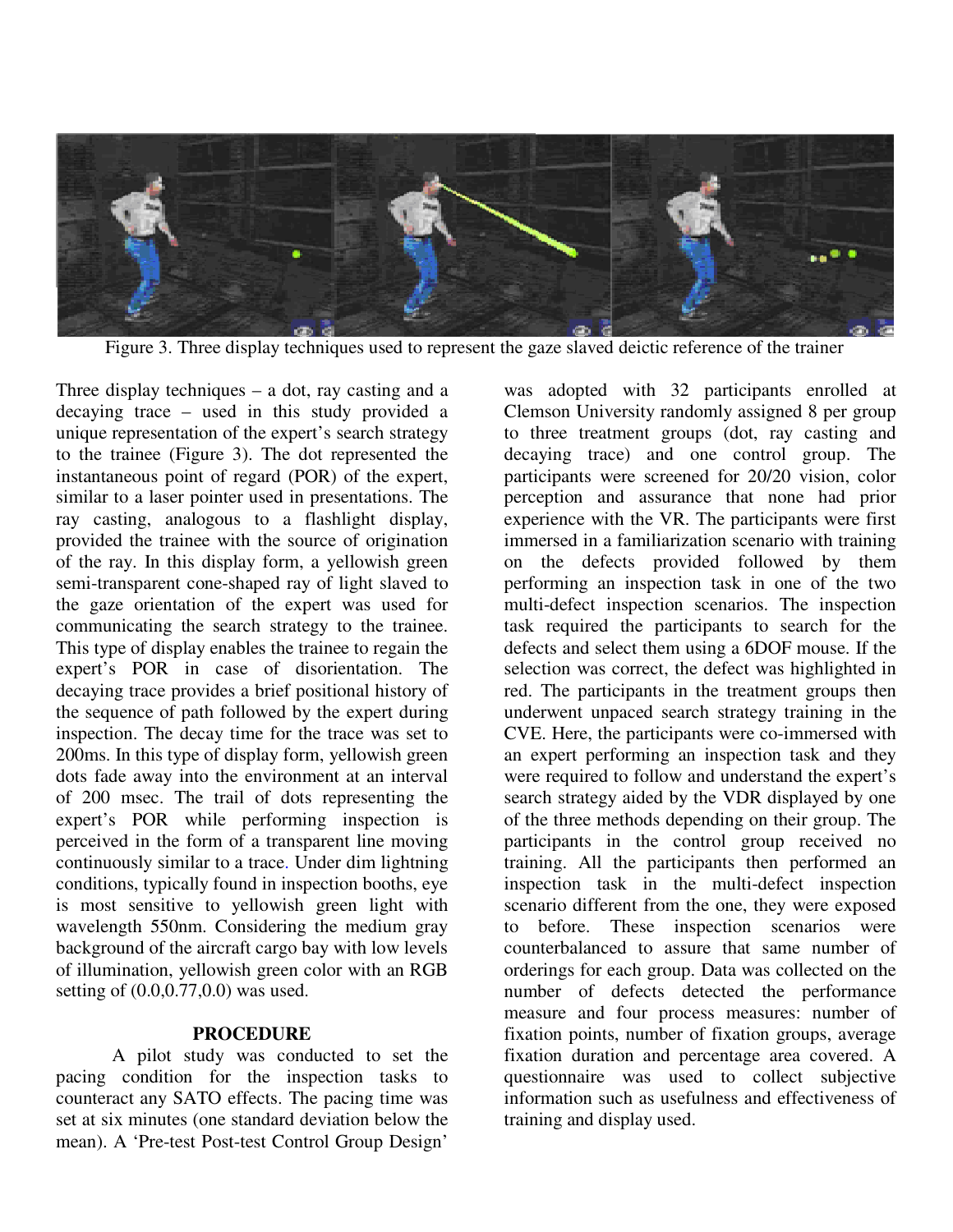

Figure 4. Graphical representation of the pre-test and post-test training data for the performance and process measures for the four conditions

# **RESULTS AND DISCUSSION**

As seen in Figure 4, all the three treatment groups had higher means for the performance and process measures on their post training trials than the control group. However, in order to determine the improvement in the inspection performance of the participants in their post training trial, mean gain in the performance and process measures was calculated. The pre-test scores for each measure were identified as the covariate, as it was recognized that the participants with the lower pretest scores on a specific measure have the potential to achieve higher gain. Analysis of covariance (ANCOVA) was used to determine the main and interaction effects of the groups, comparing the gain in the performance and process measures, controlling for the effects of the pre-test scores. Gain was calculated as the difference (post-test – pre-test) focusing on the improvement in the participant's abilities after training. An LSMEANS test was then performed to investigate the multiple pairwise comparisons of the mean gain for the performance and process measures for different participant groups. Subjective measures were analyzed using a Wilcoxon signed-rank test.

There was significant difference found in the gain in the number of defects detected between the participant groups  $(p<0.01)$ . The three treatment groups had significantly higher mean gain in the number of defects detected than the control group,

thus emphasizing the effectiveness of CVE training. The decaying trace had the highest mean gain among the treatment groups. While there was an increase in the number of fixation points and fixations groups after training, the difference between the groups was not significant.  $(p>0.05)$ . The gain in the average fixation duration differed significantly between the participant groups (p<0.05), which showed that participants adopted a slower search strategy in their post-training trials to minimize chances of missing a defect. The decaying trace exhibited significantly higher mean gain in the average fixation duration than control and ray casting groups, but not significantly higher than the dot group. A significant difference in the gain in the percentage of area covered (Figure 5) between the participant groups  $(p<0.05)$  was observed. The decaying trace had significantly higher mean gain in the percentage area covered than the control and the ray casting groups but not significantly higher than the dot group. There was no significant interaction effect of the pre-test scores observed on any measure. This indicates that the effect of the pre-test scores on performance and process measures remains the same in all participant groups. The participants in the decay trace and the dot groups tended to adopt a much slower paced search strategy during their post-test inspection trail in order to cover the maximum area of the cargo bay efficiently without overlap.